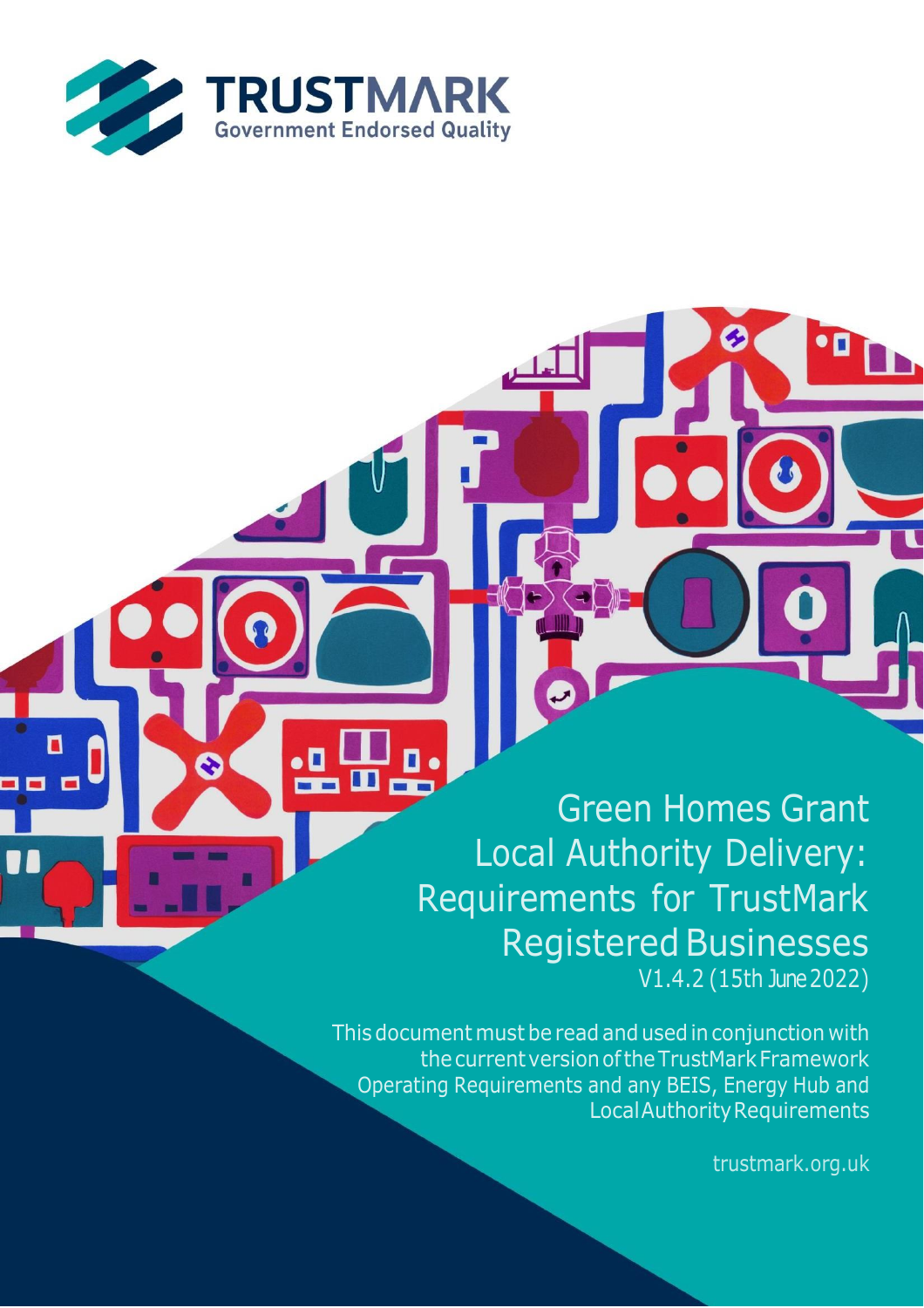| Contents                                     |    |
|----------------------------------------------|----|
| Foreword                                     | 03 |
| The Framework Operating Requirements         | 04 |
| Registered Business Eligibility              | 05 |
| UKAS Certification Requirements              | 07 |
| Eligible Measures & Installation Standards   | 09 |
| Data Warehouse Lodgement                     | 11 |
| Audit & Compliance                           | 12 |
| <b>Supporting Information for Installers</b> |    |
|                                              |    |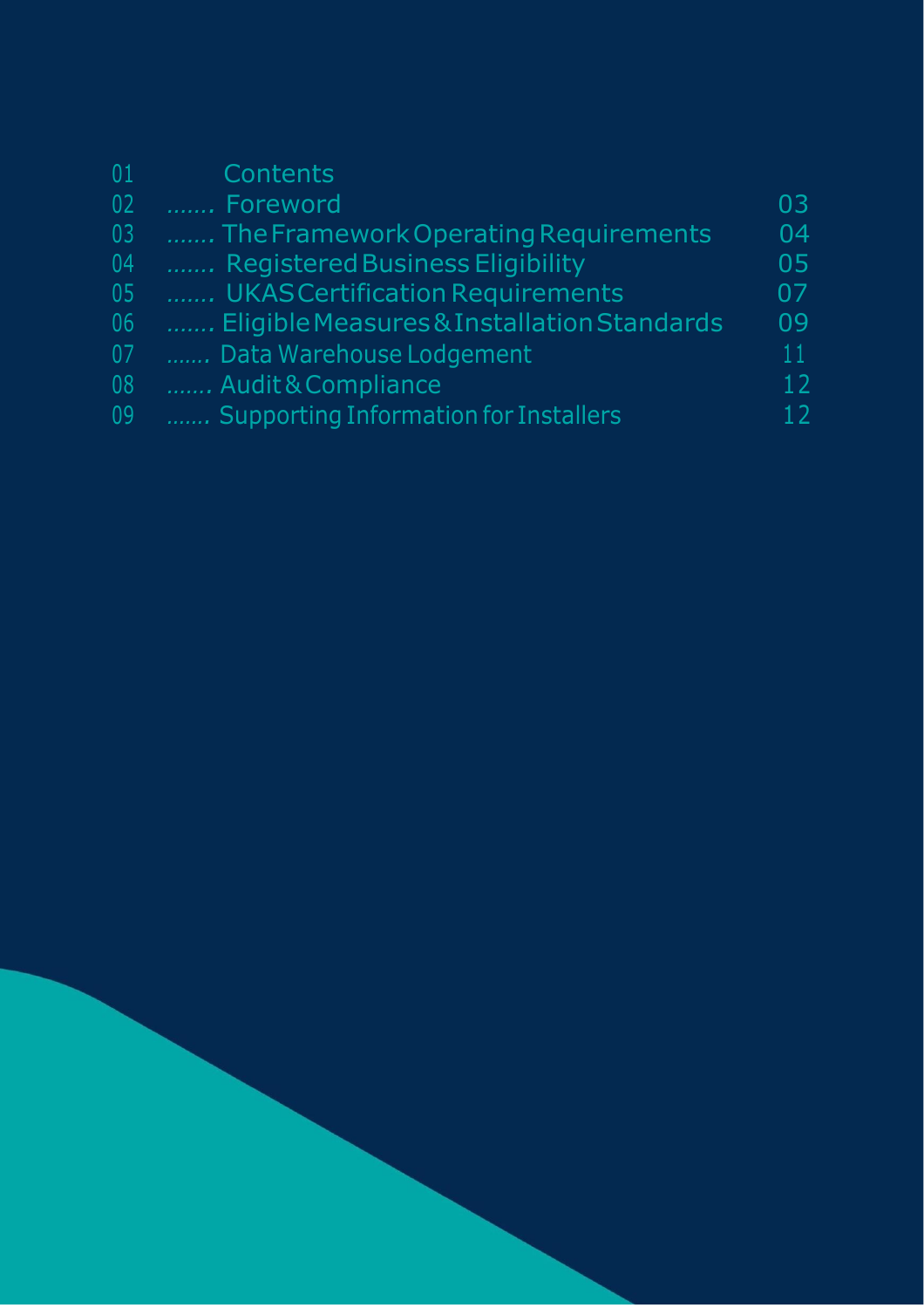# 02 Foreword

### Green Homes Grant Local Authority Delivery (GHGLAD)

These arrangements apply for the duration of the respective GHGLAD phases and may be amended from time to time.

Since inception in 2005 TrustMark has been instrumental, along with our Scheme Providers, in enhancing levels of consumer protection in a range of industry sectors.

The energy efficiency measures carried out under GHGLAD must be completed by a TrustMark Registered Business. This requirement is not mandated by BEIS but by the Local Authorities themselves. Where TrustMark Registered Businesses install low carbon technologies they must also be registered with the Microgeneration Certification Scheme (MCS).

GHGLAD requires the businesses carrying out the work to record information about the installation into TrustMark'sDataWarehouse,thatactsasarepositoryofinformationaboutthe workundertakenontheproperty and associated financial protection mechanisms.

GHGLAD is a government funded scheme whereby up to  $E$ 500 million of funding is being allocated to Local Authorities in two overall phases, to improve the energy efficiency of homes of low-income, low-EPC rated households across England.

BEIS allows lodgement of work completed under GHGLAD for each specific phase as laid out below:

| <b>Phase</b>      | <b>Start Date</b>            | <b>Closure Date</b> | <b>Notes</b> | <b>Final Lodgement Date</b> |
|-------------------|------------------------------|---------------------|--------------|-----------------------------|
| Phase 1a          | 01/10/2020                   | 31/08/2021          |              | As Phase 1a RECOVERY        |
| Phase 1a RECOVERY | $\mathbf{v}$<br>$\mathbf{v}$ | 31/07/2022          | £200M        | 31/08/2022                  |
| Phase 1b          | 01/01/2021                   | 30/09/2022          |              | 31/10/2022                  |
| Phase 2           | 01/01/2021                   | 30/09/2022          | £300M        | 31/10/2022                  |

This document has been updated to V1.4.1 primarily to reflect that:

- *APhase 1a'recovery'period hasbeen introducedby BEIS thatcloseson 31st January 2022 and the associated finallodgementdatehasbeen extendeduntil28th February2022*
- *BEIS have extended the final lodgement dates for Phase 1a RECOVERY, Phase 1b and Phase 2 to the 31st August 2022, 31st October 2022 and 31st September 2022 respectively.*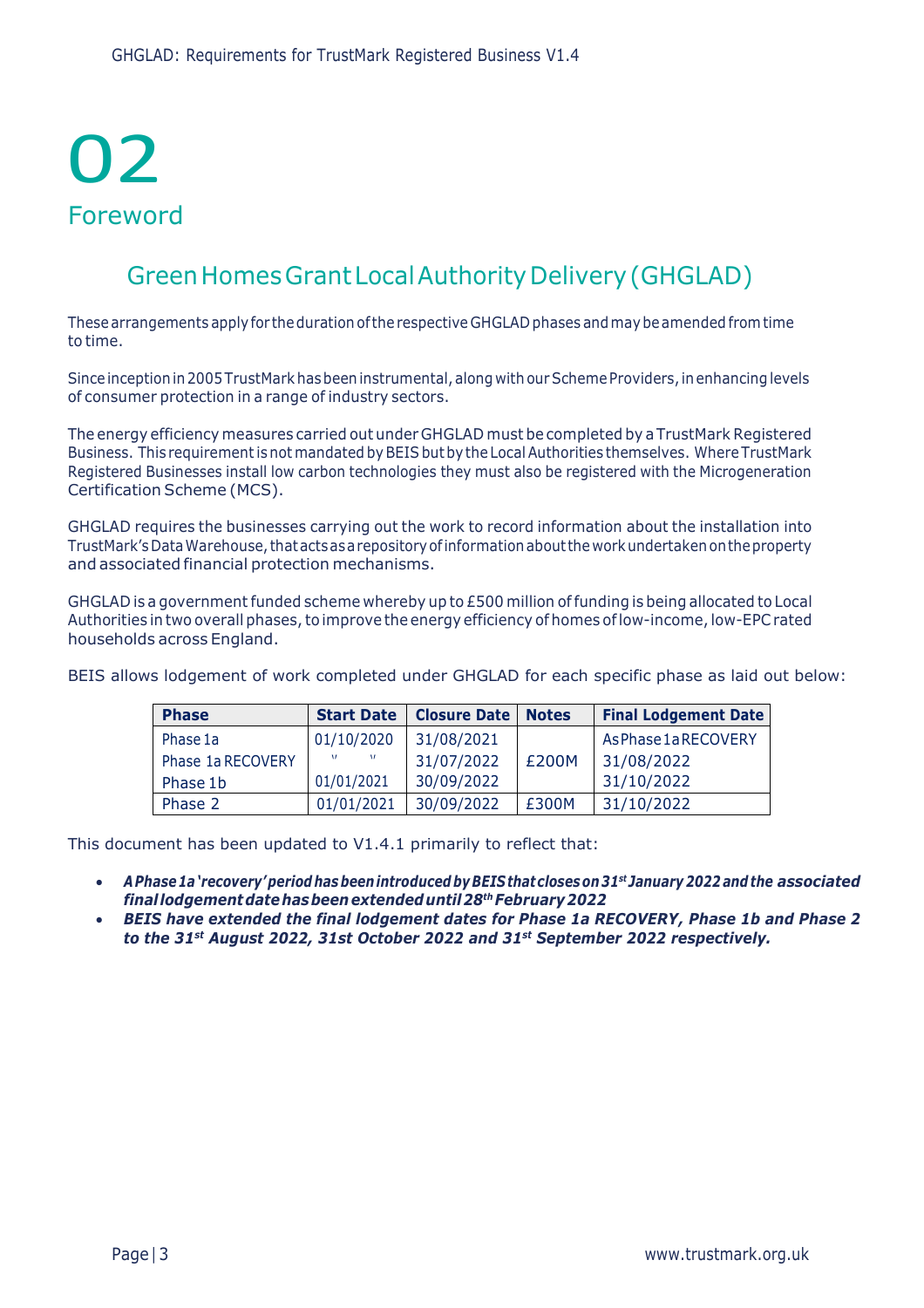## 03 The Framework Operating Requirements

#### **3.1 The Framework Operating Requirements:**

3.1.1 The Green Homes Grant Local Authority Delivery Requirements for TrustMark Registered Businesses mustbe read andused in conjunction with the current versions ofthe TrustMark Framework Operating Requirements(FOR),CodeofConductforRegisteredBusinesses,CustomerCharter,anyrequirements set by BEIS and any specific Energy Hub and Local Authority requirements.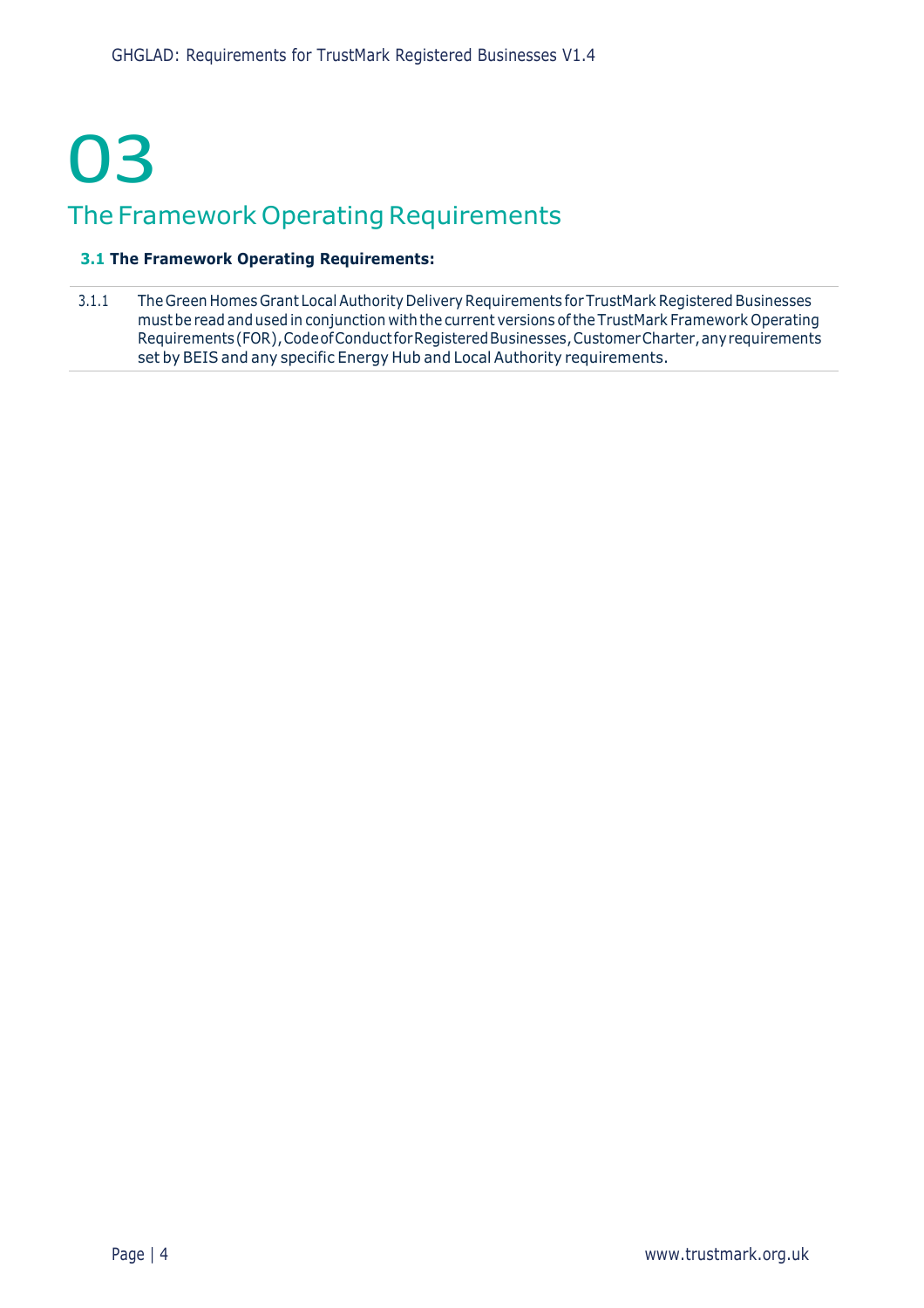# 04

### Registered Business Eligibility

**The addition of the Green Homes Grant Local Authority Delivery Requirements for TrustMark Registered**  Businesses will be in place for the duration of GHGLAD as determined by BEIS and Local Authorities. All **installationscarriedoutunderGHGLADmustcomplywiththeconditionsofthecurrentversionofthe overarching TrustMark Framework Operating Requirements.**

#### **4.1 Registered BusinessEligibility:**

4.1.1 The certification standards in the table below apply during the respective GHGLAD phases:

| <b>Phase</b>                                                    | <b>From</b> | To         | <b>Certification Standards</b>                                                                                                                                                    | <b>Notes</b>                                                                                                                                                                                                                                                                                                                                                                                                                                                |
|-----------------------------------------------------------------|-------------|------------|-----------------------------------------------------------------------------------------------------------------------------------------------------------------------------------|-------------------------------------------------------------------------------------------------------------------------------------------------------------------------------------------------------------------------------------------------------------------------------------------------------------------------------------------------------------------------------------------------------------------------------------------------------------|
| 1a<br>(Including<br>Recovery<br>phase<br>closing<br>31/01/2022) | 01/10/2020  | 31/07/2022 | Whatever the Registered<br>Business currently holds for<br>the measure:<br><b>MCS</b><br>PAS 2030:2017 (ended<br>31/10/2021)<br>PAS 2030:2019<br>PAS 2030:2019 & PAS<br>2035:2019 | Unlike the Green Homes Grant Voucher<br>Scheme, there is no requirement for<br>measures installed in park homes, high-rise<br>buildings and buildings that are both<br>traditionally constructed and protected to be<br>delivered by a PAS 2030: 2019 certificated<br>installer in compliance with PAS 2030:2019<br>and PAS 2035:2019; unless the installer is<br>certificated to PAS 2030:2019 (see Section 5)<br>or specific Local Authority rules apply. |
|                                                                 |             |            |                                                                                                                                                                                   | i.e., installers certificated to PAS 2030:2017<br>can install measures in these types of<br>properties unless specific Local Authority<br>rules apply.                                                                                                                                                                                                                                                                                                      |
| 1 <sub>b</sub>                                                  | 01/01/2021  | 30/09/2022 | Whatever the Registered<br>Business currently holds for<br>the measure:<br><b>MCS</b><br>PAS 2030:2017 (ended<br>31/10/2021)<br>PAS 2030:2019<br>PAS 2030:2019 & PAS<br>2035:2019 | As above and within context of phase end<br>date.                                                                                                                                                                                                                                                                                                                                                                                                           |
| $\overline{2}$                                                  | 01/01/2021  | 30/09/2022 | <b>MCS</b><br>PAS 2030:2019 & PAS<br>2035:2019                                                                                                                                    | Standard PAS 2035:2019 applies unless<br>specific Local Authority rules apply,                                                                                                                                                                                                                                                                                                                                                                              |
| PAS2035:2019.                                                   |             |            |                                                                                                                                                                                   | Note: The definition of high-rise buildings, protected buildings and traditional construction is as defined in                                                                                                                                                                                                                                                                                                                                              |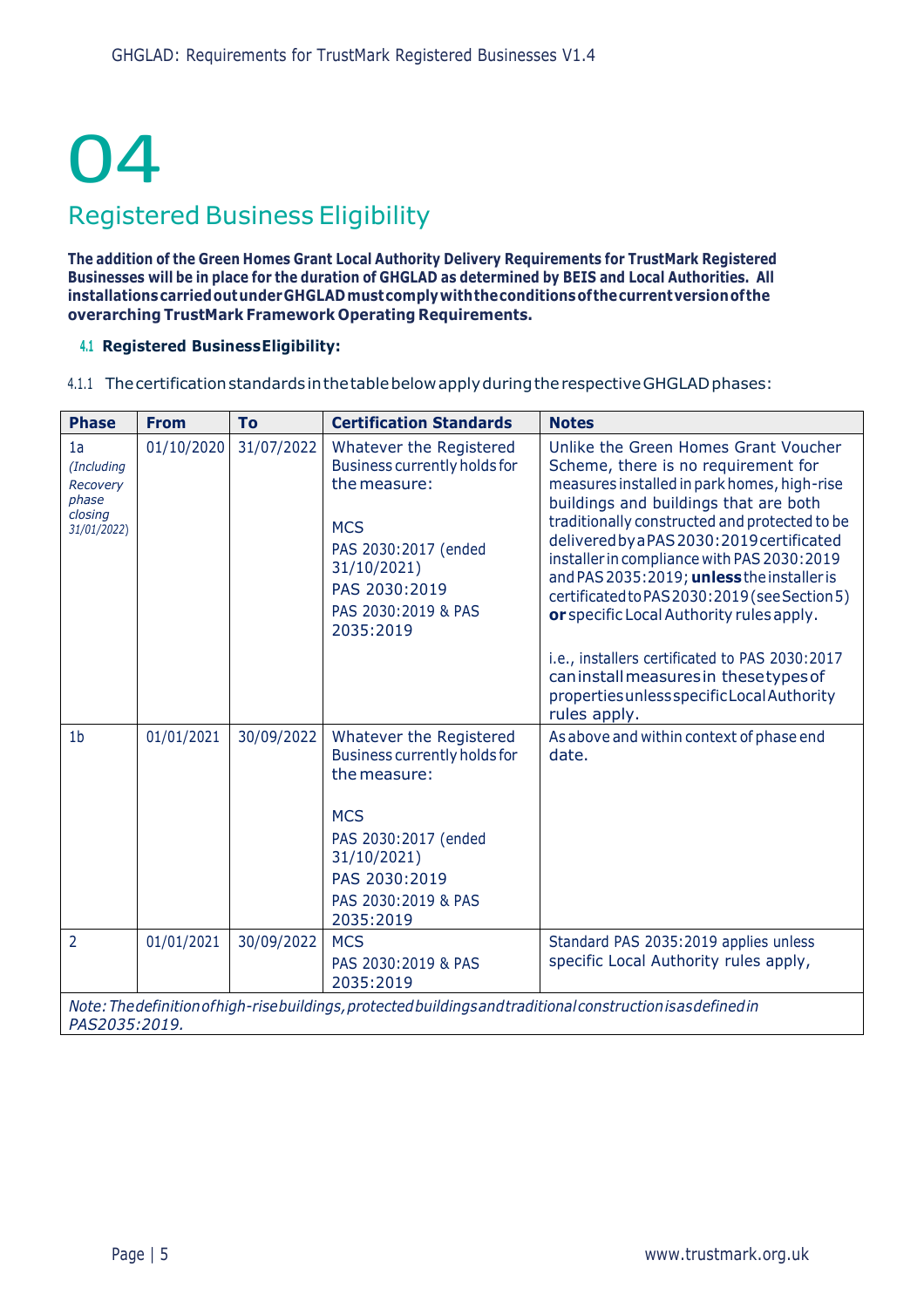- 4.1.2 Businesses undertaking work for the GHGLAD must be compliant with the TrustMark Code of Conduct, Customer Charter, any BEIS Terms and Conditions, any specific Energy Hub and Local Authority Rules; and any other obligations placed by your Scheme Provider.
- 4.1.3 FinancialprotectionmustbeprovidedforallworksinstalledundertheGHGLAD.Thefinancial protection mechanism**<sup>1</sup>** mustmeetthe TrustMark FOR -Section10 andbe atleastthe equivalent of thatspecifiedformeasures installedunder theEnergyCompanyObligation(ECO) scheme; andbe declared within the Data Warehouse.
- 4.1.4 TrustMark Registered Businesses are required to hold MCS registration for the installation of low carbon and clean heat technology measures.

**1** https:[//www.trustmark.org.uk/ourservices/financial-protection](http://www.trustmark.org.uk/ourservices/financial-protection)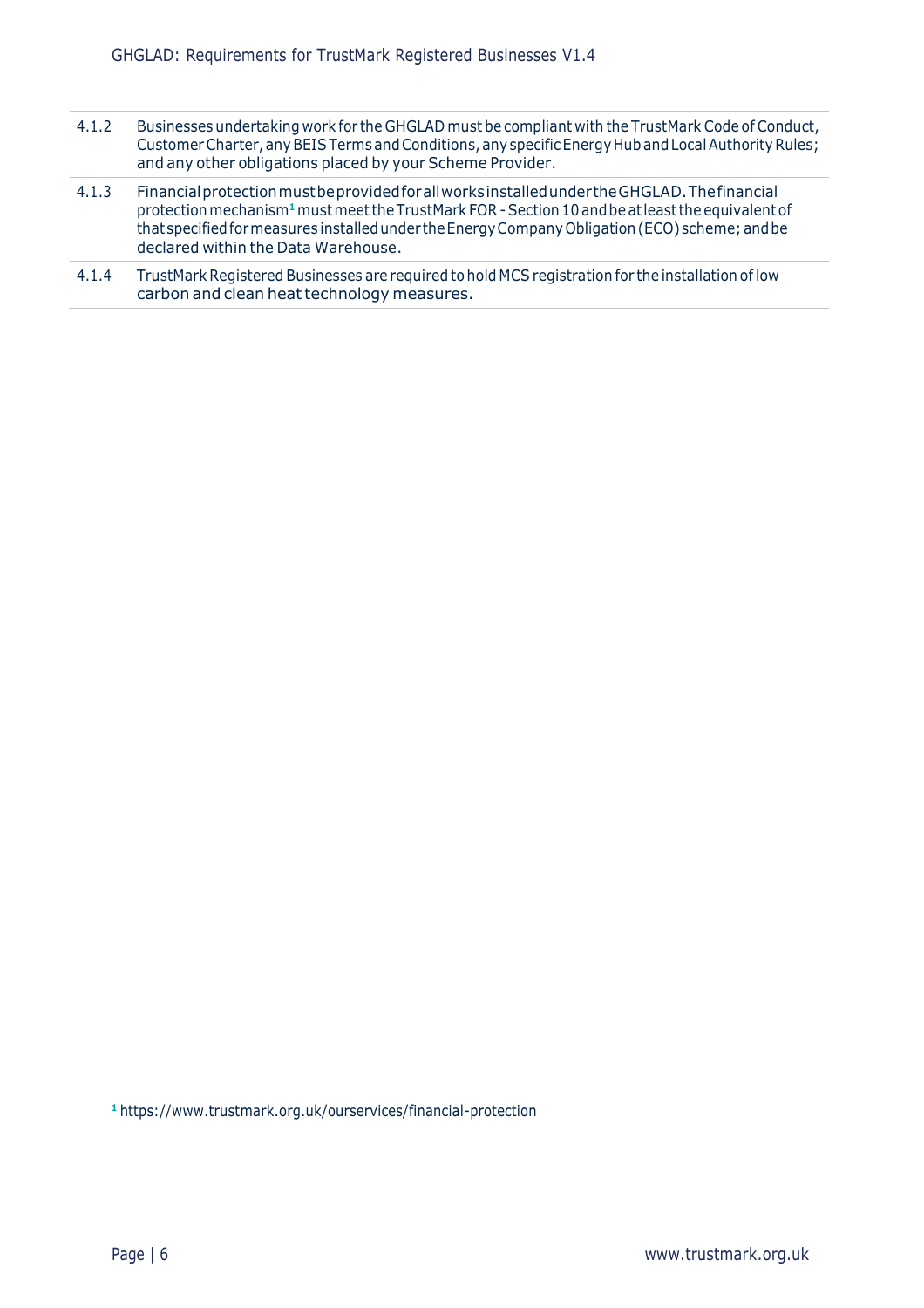### 05 UKAS Certification Requirements *Text as published by UKAS 25 June 2021<sup>2</sup>*

UKAS PAS 2030 GREEN HOMES COMMUNICATION TO CERTIFICATION BODIES – EXTENSION OF PAS 2030: 2017 EXPIRYUNTIL31OCTOBER2021FORTHEGREENHOMESGRANTVOUCHERSCHEMEANDLOCALAUTHORITY DELIVERY PHASE 1.

**This Communication relates ONLY to the Green Homes Grant Voucher Scheme (GHGVS) and Local Authority Delivery(LAD)Phase1. Itdoes NOTrelatetoanyotherschemee.g.,**LADPhase2,EnergyCompanyObligation (ECO), Social Housing Decarbonisation Fund (SHDF) and Home Upgrade Grant (HUG).

Following the publication of the revised PAS 2030: 2019 in May 2019 BEIS initiated a transition period to ensure that all UKAS-accredited certification bodies had transitioned to the new version of PAS 2030 by 30 June 2020 and their certified installers had transitioned by 30 June 2021. **The expiry date for PAS 2030: 2017 and hence**  the transition deadline for installers has now been extended until 31 October 2021 for the GHGVS and LAD **Phase 1ONLY.**

In2020,BEIS, TrustMark andUKASjointly issuedinformation onthetransitional arrangementsallowing installations under either the 2017 or 2019 versions of PAS 2030 for a limited period for installers delivering under the GHGVS.

In order to facilitate implementation of the GHGVS and LAD Phase 1, BEIS has made further changes to the transitional policy as follows:

*1.* PAS2030certifiedinstallers thathavetransitionedfrom PAS2030:2017certificationtoPAS2030:2019 certification can have their 'superseded' PAS 2030:2017 certification recognised alongside their PAS 2030:2019certification; thus,forGHGVSandLADP1only,theyarepermittedtoworkincompliancewith either standard oftheir certificationand scopeuntil 31 October2021.

*Note:Wherean installer has norelationshipwith the Certification Bodythat issuedthe PAS 2030:2017 certification(e.g.,theyhavemovedCertificationBodytoobtainPAS2030:2019certification) recognition of PAS 2030:2017 certificationmay notbepossible; this willbedependent on the services offered by the PAS 2030: 2017 Certification Body.*

*2.* Allwork**COMPLETED**after31October2021byaPAS2030certifiedinstallermustbeincompliancewith their PAS 2030:2019 certification and carried outin accordance with PAS 2035:2019.

AnyPAS2030:2017certificatethathasbeenissuedunder thisarrangementmustbetransitioned bythe 31 October 2021 or the certificate will lapse.

**2** [https://www.ukas.com/resources/latest-news/extension-of-pas-20302017-expiry-for-green-homes](https://www.ukas.com/resources/latest-news/extension-of-pas-20302017-expiry-for-green-homes-grant-voucher-scheme/)[grant-voucher-scheme/](https://www.ukas.com/resources/latest-news/extension-of-pas-20302017-expiry-for-green-homes-grant-voucher-scheme/)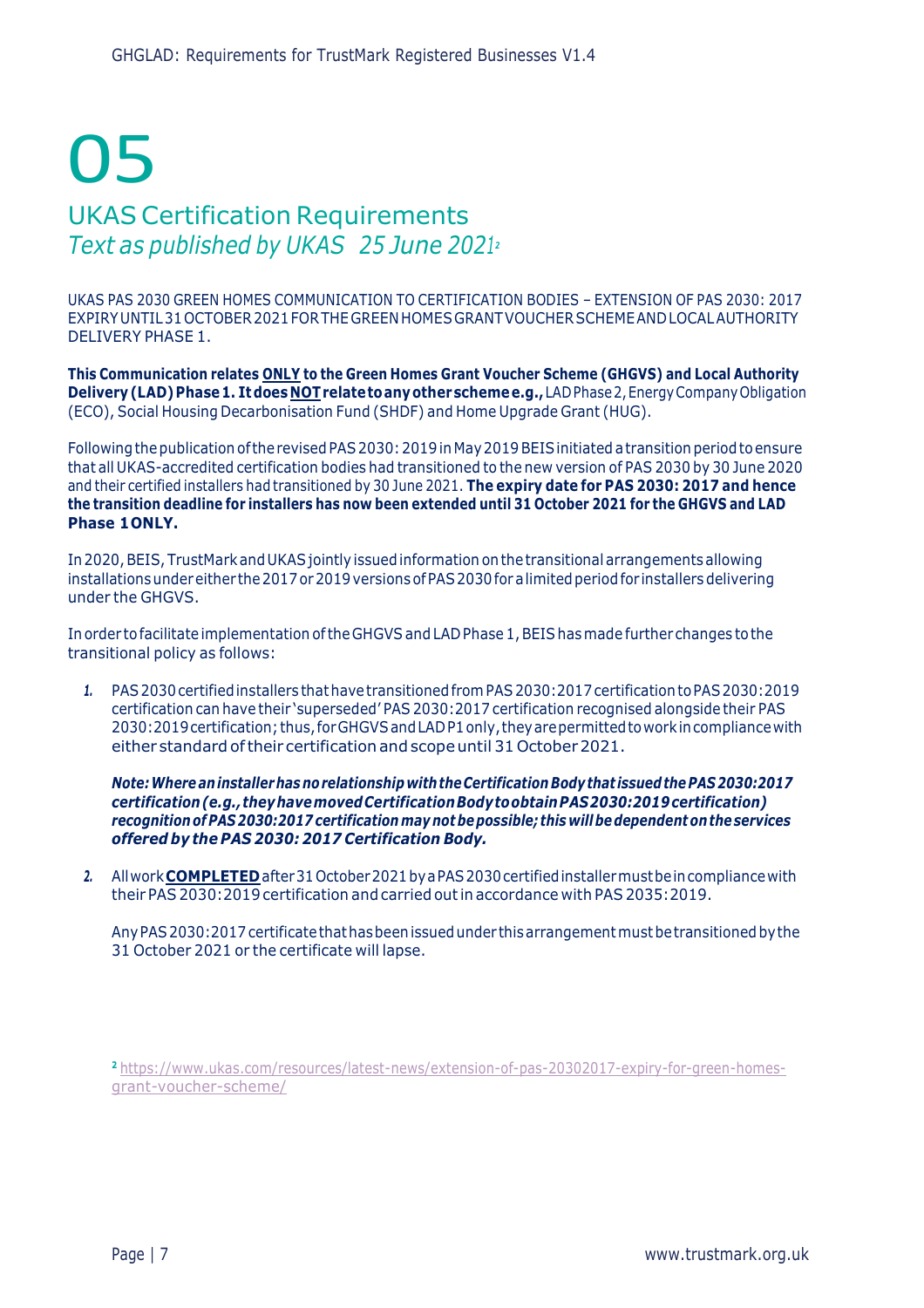All other applicable rules and requirements apply including but not necessarily limited to those defined by BEIS, UKAS, Ofgem and TrustMark.

Please note:

a) Certification to PAS 2030: 2019 requires compliance with all the requirements of that standard.

b) All UKAS- accredited PAS 2030 certification bodies have had their accreditation schedules updated to PAS 2030:2019asrequiredbytheBEIStransitional requirements. TheBEIS'flexibilityarrangements'fortheinterim period for the GHGVS and LAD Phase 1, mean that this accreditation will be recognised as also allowing certification to the 2017 version of PAS 2030 for the limited period until 31 October 2021.

c) Installers will only be able to install measures for which they hold certification and for which their certification body holds accreditation.

d) For delivery under GHGLAD Phase 2, SHDF, ECO and HUG installers must be certified to PAS 2030:2019 and compliant with PAS 2035:2019.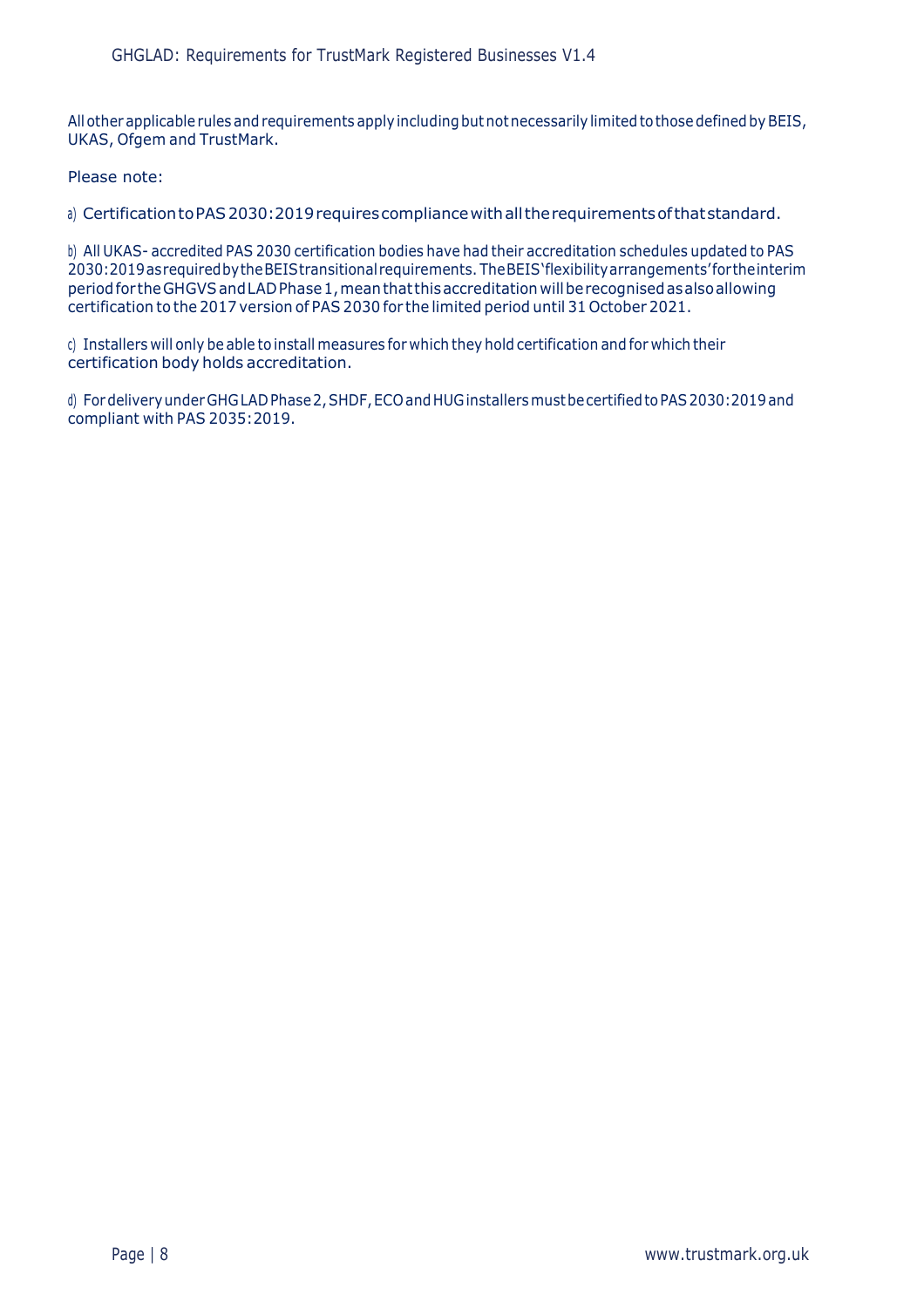# 06

### Eligible Measures & Installation Standards

#### **6.1 Eligible Measures:**

6.1.1 For GHGLAD, eligiblemeasures are any energy efficiency andheating measures compatible with the Standard Assessment Procedure (SAP) that willhelp improve EPCBand D, E,F or Grated homes. This includes, butisnot limited to, measures such as wall, loft and underfloor insulation, as well as low carbon technologies and solar photovoltaics.

Fossilfuelmeasures,suchastheinstallationofanewfossilfuel-basedheatingsystem,or the replacement or repair of an existing fossil fuel-based heating system with another fossilfuel-based heating system, are not in scope.

The eligiblemeasures are as listed in the current version ofthe lodgement Data Dictionary applicable toGHGLAD which is available on theTrustMark website here:

<https://www.trustmark.org.uk/ourservices/data-warehouse>

Eligible measures may be subject to specific Local Authority project rules.

6.1.2 AllmeasureswithintheGHGLADinstalledtoPAS2030:2017mustmeettheminimumventilation requirementsofPAS2030:2017sectionA5andtablesA4/5/6.Ventilationrequirementsmustbe satisfied and evidenced in full for the installation to be PAS compliant.

ItisrecognisedunderPAS2030:2017ventilationrequirementsarerecommendations,yetunderthe TrustMark GHGLAD, these are mandatory requirements.

In all cases where the installation of an insulation measure is undertaken, the property must have ventilation requirements completed in line with either PAS 2030:2017 or as per the requirements of PAS 2035:2019 and PAS 2030:2019 depending upon the installation methodology used.

#### **6.2 Installation Standards:**

- 6.2.1 All measures must be installed in line with the requirements ofthe standards below and within the context set out in section 04 of this document:
	- **MCS Standards**
	- PAS 2030:2017
	- PAS2030:2019
	- PAS 2030:2019 & PAS 2035:2019
- 6.2.2 For under-floor insulation, Registered Businesses are also required to follow the BEIS "Guide to Best Practice"Retrofit Floor Insulation-Suspended Timber Floors July2020; and any other guides of similar status relating to other measures that may be introduced; or any official industry interim guidance produced.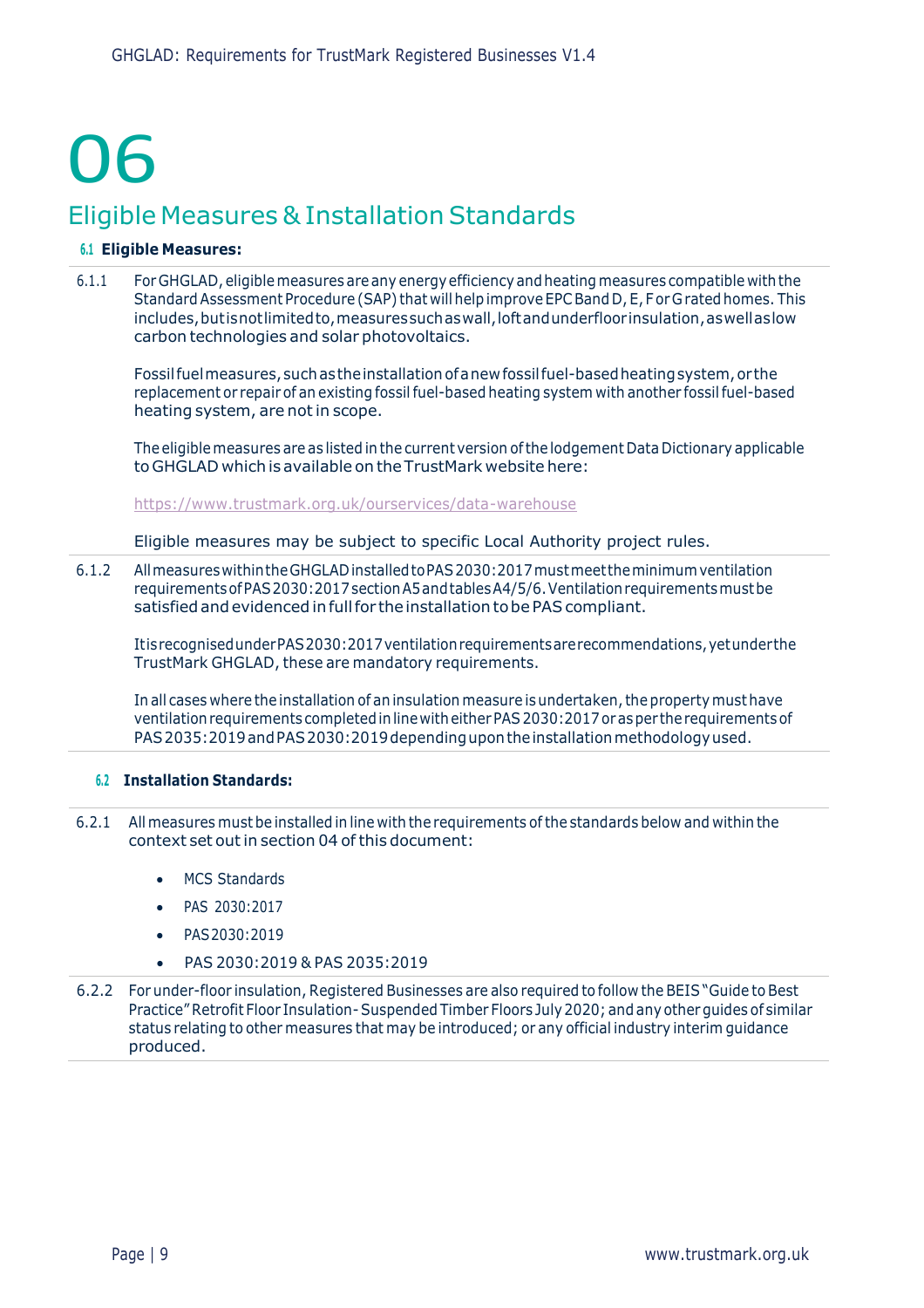- 6.2.3 Registered Businesses must support any additional requirements set by their Scheme Provider and Certification Body including those to facilitate pre, mid and post-install inspections; and any independent checks/validations. The Registered Business should engage with its Scheme Provider and Certification Body to fully understand the requirements, particularly those related to measures of significant technical risk, including but not necessarily limited to:
	- Cavity wall insulation including that installed in party walls
	- Internal wall insulation
	- External wall insulation
	- Room-in-roof insulation
	- Park home insulation
	- Under-floor insulation

#### 6.2.4 Refer to the table below for measures that have additional requirements:

| Scenario                              | <b>Technical risk</b>                                                                                                            | <b>Risk reduction</b>                                                                                                                                                                                                                                                                                                                                                                                                                                                                                                                              |  |  |
|---------------------------------------|----------------------------------------------------------------------------------------------------------------------------------|----------------------------------------------------------------------------------------------------------------------------------------------------------------------------------------------------------------------------------------------------------------------------------------------------------------------------------------------------------------------------------------------------------------------------------------------------------------------------------------------------------------------------------------------------|--|--|
| Measures requiring other intervention |                                                                                                                                  |                                                                                                                                                                                                                                                                                                                                                                                                                                                                                                                                                    |  |  |
| <b>Internal</b><br>Wall<br>Insulation | <b>Technical risks where</b><br>installed services create an<br>obstacle within the structure                                    | Partial internal wall insulation treatment of<br>properties can be fraught with issues. The<br>temperature differential between rooms or areas<br>can create the ideal conditions for condensation.<br>Thermal bridges become extremely difficult to<br>eliminate, giving further grounds for concern.<br>The best solution is always treating the whole or<br>100% of the external envelope of the building.<br>Should this not be feasible then a medium term<br>retrofit plan through the PAS 2035 route should<br>always be the best solution. |  |  |
| Solid Wall<br>Insulation              | Technical delivery risks may<br>bepresented and create<br>additional challenges that<br>would require further<br>considerations. | Where a (pre-design) building survey or<br>assessment identifies issues regarding conditions<br>or installation challenges, these situations must<br>be addressed prior to installation.                                                                                                                                                                                                                                                                                                                                                           |  |  |
| Low<br>Carbon<br>Heating              | The design of the heating<br>system is critical to the<br>successful installation of a<br>low carbon heating source.             | System design which considers the house fabric<br>must be completed and recorded in accordance<br>with the relevant MCS standards requirements<br>before the installation of low carbon heating<br>measures (s).                                                                                                                                                                                                                                                                                                                                   |  |  |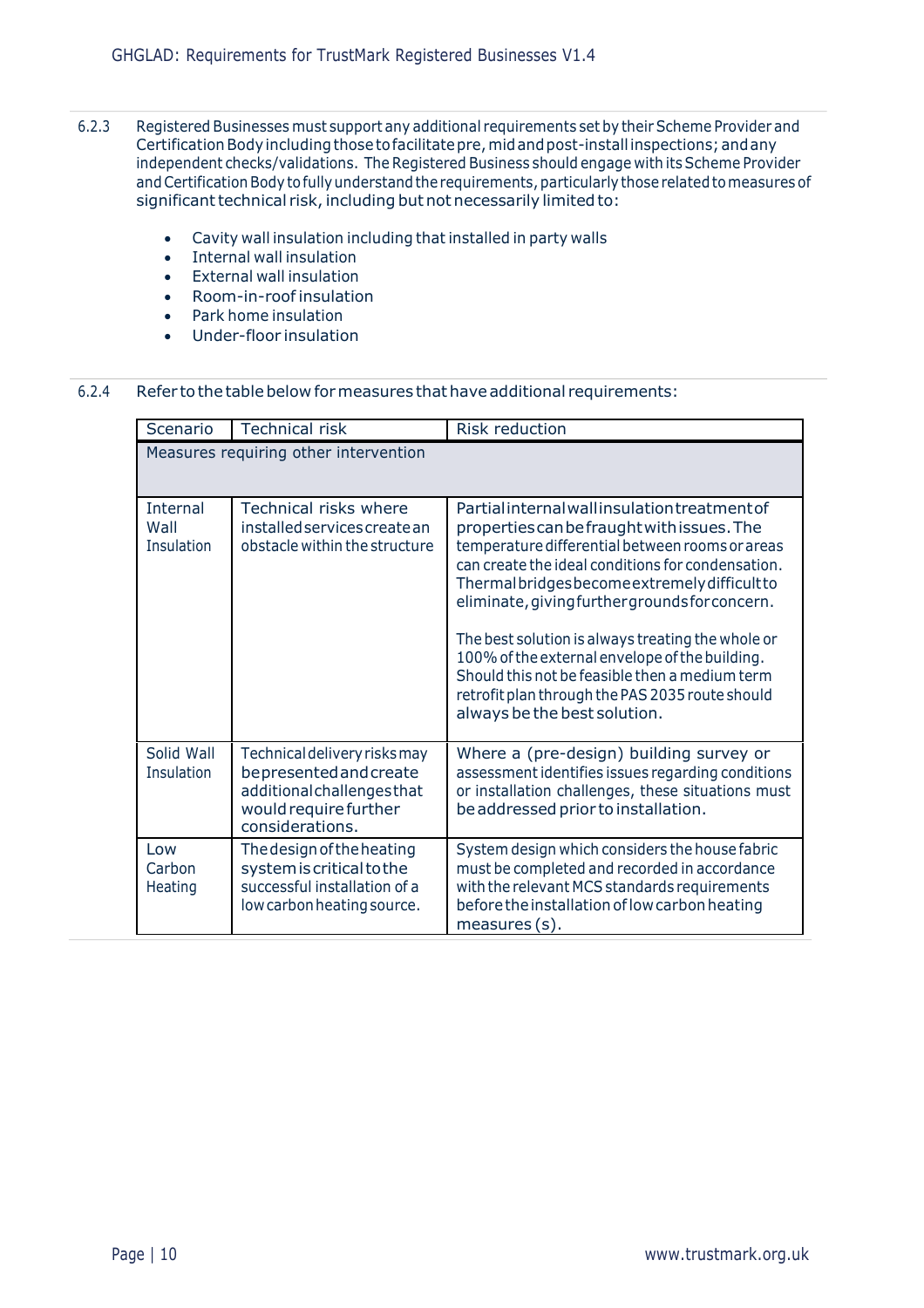# 07 Data Warehouse Lodgement

#### **7.1 Lodgement ofMeasures:**

- 7.1.1 AllinstallationsunderPAS2030:2017forGHGLADwillrequirelodgementwithintheTrustMarkData Warehouse by the responsible business.
- 7.1.2 WorkdeliveredtoPAS2035:2019mustbelodgedbyaTrustMarkregisteredRetrofitCoordinator
- 7.1.3 The GHGLAD lodgement fee will be £30.00 + VAT.

#### **7.2 Lodgement Evidence in the Data Warehouse**

- 7.2.1 Thefollowing evidence will be required for lodgement of GHGLAD measures (excluding PAS2035:2019 which will follow the existing process):
	- Building Survey (Pre-Design)
	- EEM Design
	- Pre-installation Building Inspection
	- Mid-install Inspection
	- Handover Documents
	- PAS 2030 Declaration of Conformity
	- Guarantee / Financial Protection mechanism
	- For MCS technologies the MCS Certificate Number will be required
- 7.2.2 Where the installation requires notification ofBuilding Regulations, a self-declaration statement will be required before submitting a lodgement.

#### 7.2.3 **Last date for lodgement:**

- **Phase 1a and Recovery Phase 31th August 2022**
- **Phase 1b – 31st October 2022**
- **Phase 2 – 31st October 2022**